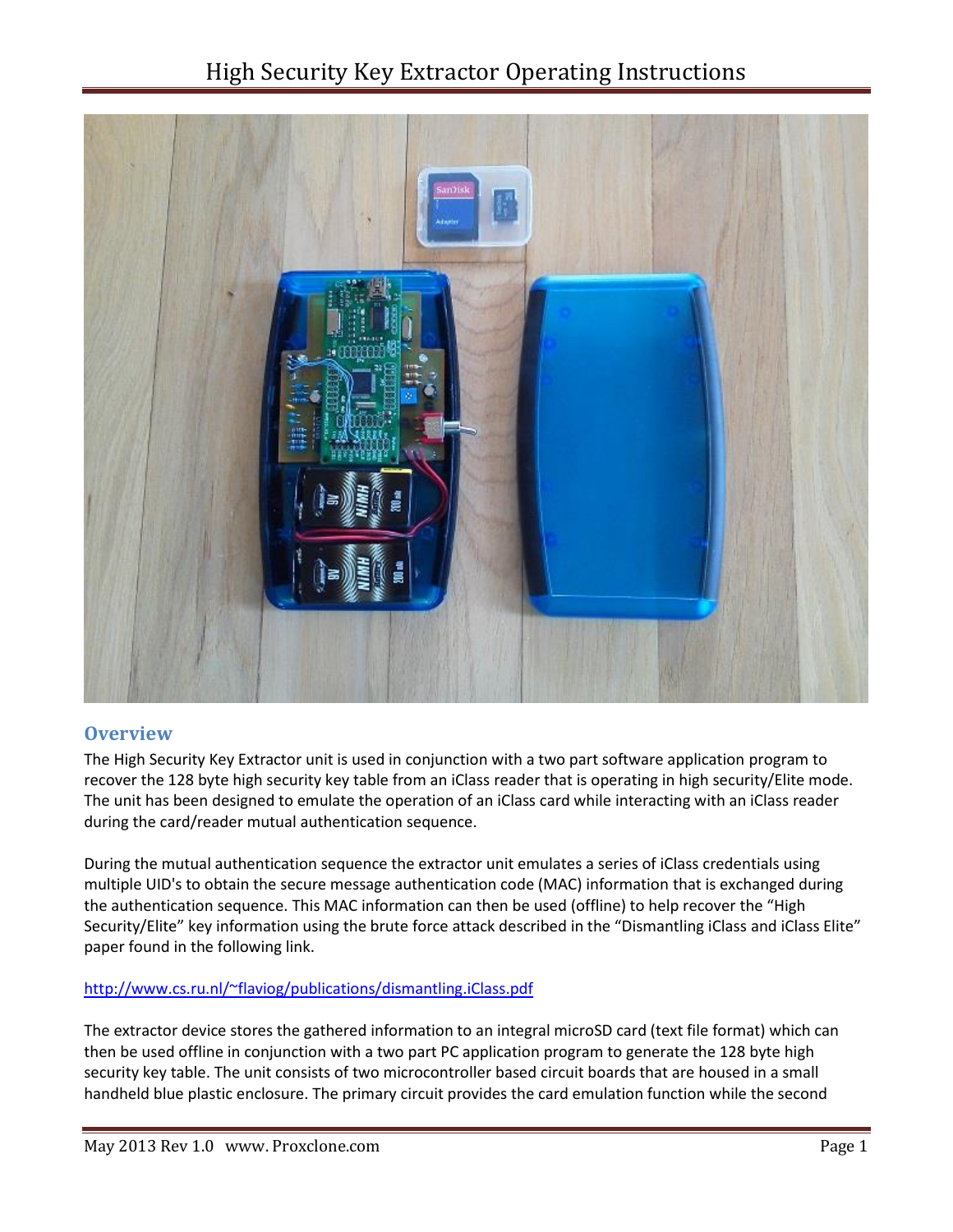circuit manages the microSD card storage of the captured data. The entire unit is powered by two 9Vdc batteries.

The key extraction unit also comes with two separate PC application software programs that are used in conjunction with the microSD text file to brute force the HSkey table in two separate stages. The first stage extracts three bytes (0x00, 0x01, 0x45) of the key table using 2^24 iterations of the MAC Cipher algorithm depicted in the "Dismantling iClass" paper. The approach uses a huge set of lookup tables to obtain the 2^24 Diversified keys needed by the algorithm. The second stage utilizes the same algorithm to recover the remaining bytes of the key table but uses the RW300 reader itself to calculate the Diversified key instead of using a lookup table. Since the recovery of the remaining bytes only requires 2^8 MAC calculations per byte, the diversified key calculation can be done by commanding the RW300 across the RS-232 interface using the iClass Serial Protocol.

### **Setup**

The HS Key Extractor unit requires minimal setup (as described below) prior to being used for the first time.

- 1. Remove the four screws on the bottom of the blue plastic case.
- 2. Install the two 9Vdc batteries (provided). Any 9V battery can be substituted if desired. [Note: The two batteries provided with the unit are Nickel Metal Hydride rechargeable batteries which can be recharged up to 1000 times using a separate 9Vdc battery charger (not supplied)].
- *3.* Install the microSD card into the microSD card socket on the top circuit board. *[It should be noted that the SD card contains a file called "hash1.txt" which must always reside on the card. DO NOT delete this file since it provides data used in the creation of the extraction files. A backup copy of the Diversified key Look-up tables are also stored on the card and should not be deleted.]*
- 4. Re-install the four bottom case screws. *[Note: To maximize battery life and prevent the overheating of the power regulation circuitry, the unit should be turned off whenever the unit is not interacting with an iClass reader. A fully charged set of batteries should provide 1-2 hours of use. ]*

## **Operation**

The operation of the unit is simple and straightforward as shown below:

- 1. Power on the device using the toggle switch on the right side of the unit. A green LED on the left side of the enclosure will illuminate to signify that 18Vdc power has been applied.
- 2. Bring the unit near a HID iclass reader (within 2-3 inches). The antenna used for communication is located on the bottom side of the enclosure. The blue LED located on the right side of the enclosure should begin blinking. It will blink for approximately 15 seconds while the unit is trying to authenticate with the reader using a total of 126 unique Card Serial Numbers (CSN). After 15 seconds the blue LED will be lit solid to indicate that the necessary MAC information has been captured. The LED will remain lit for 3 seconds. If no more sequences are to be captured the reader should be removed from the vicinity of the reader at this time and turned off.
- 3. If the unit remains near the reader and the three second period has expired the unit will again begin to flash to signify that a new set of extracted data is being captured. This 15/3/15/3 second sequence will be repeated over and over again until the user has captured the desired number of extraction files and removed the unit from the vicinity of the reader.

*[Note: It is recommended that a minimum of two complete sequences be captured from the High Security reader. This is due to the fact that the RF communication sequence will (on occasion) capture a corrupted MAC or nonce value that may prevent the recovery of one or more key table bytes during execution of the offline key recovery program.]*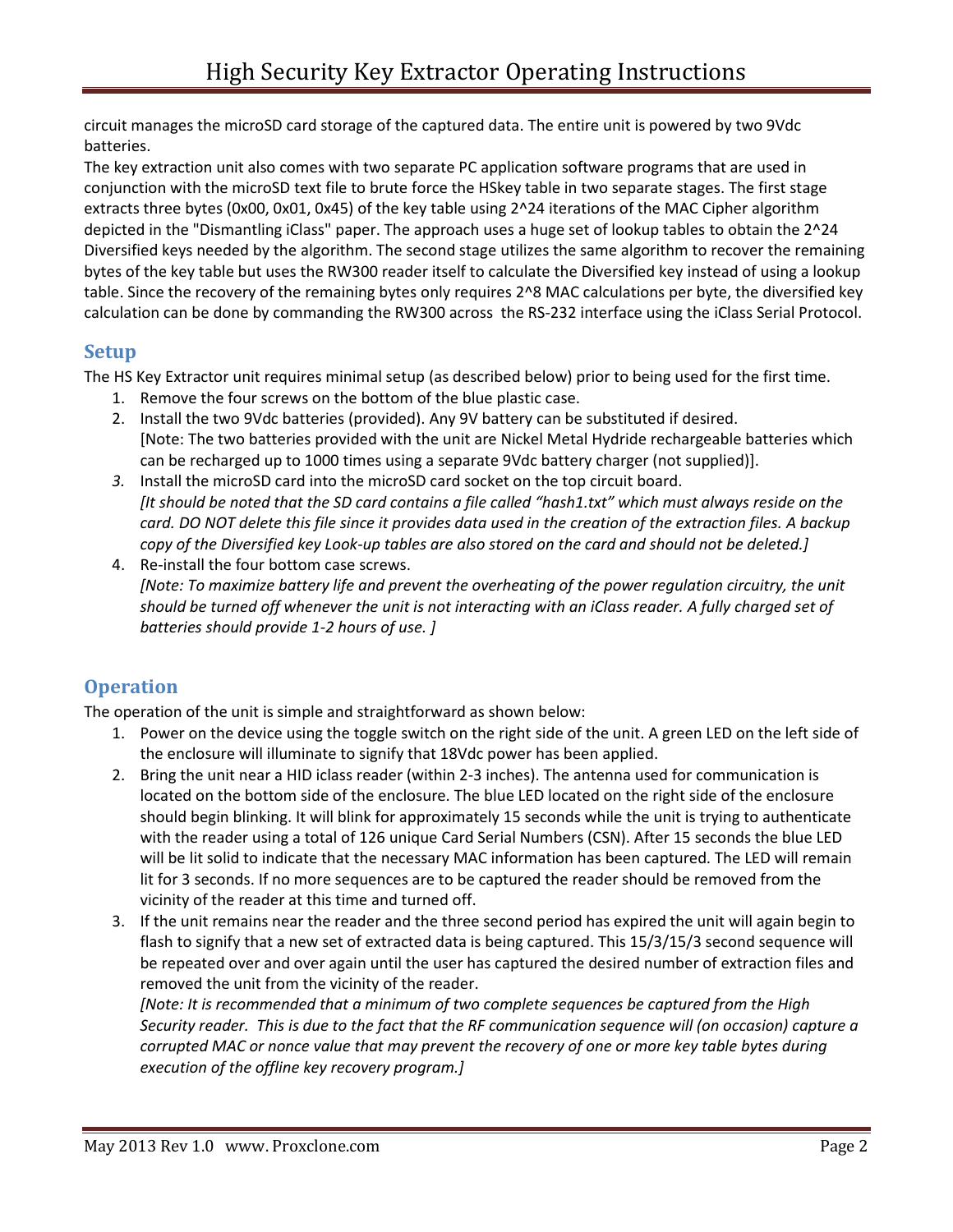Data captured from the reader that is used to recover the high security key table is stored on the microSD card using unique auto-generated filenames. Since the microcontroller circuit board itself does not contain a real-time-clock (RTC) capability, the filenames used to store the data do not have a valid time stamp associated with them. As a result, filenames are automatically created using a custom algorithm based on remaining storage capacity. Each time the unit is powered up a unique 4-digit number is created and appended to "mac.txt" to be used as the current filename (e.g. 1234mac.txt). When the unit is held near the reader it will begin capturing one data file every 15 seconds with incrementing filenames similar to the following:

First captured filename: 1234mac1.txt Second filename: 1234mac2.txt Third filename: 1234mac3.txt Etc.

If power is cycled to the unit, the next set of filenames will use an incremented number whose value will be calculated based on the remaining card storage (e.g 1300mac.txt). As a result, the next series of captured files would be similar to the following:

1300mac1.txt 1300mac2.txt 1300mac3.txt 1300mac4.txt Etc.

A minimum of one captured file (126 authentication attempts) is required to recover a reader's high security key table. Subsequent captures are only useful in the event that a corrupted authentication sequence is encountered which will result in the incomplete recovery of the key table. A typical example of a captured set of authentication data (partial) is shown below:

```
Simulated CSN Hash1(CSN) Byte nonce MAC
000b0ffff7ff12e0 0101000045014545 XX 249d79e2 8090a533
030b0efef7ff12e0 0202000045014545 02 bdb50815 6d83a8c3
040d0dfdf7ff12e0 0303000045014545 03 e350d4df 2ee5f742
040f0ff7f7ff12e0 0901000045014545 09 c604f6d4 6603f649
011310f4f7ff12e0 0C00000045014545 0C 417964ce 3cdfbe32
021410f2f7ff12e0 0E00000045014545 0E d74077c4 82d0c8e5
051710ecf7ff12e0 1400000045014545 14 7c338407 ed890e2b
006b6fdff7ff12e0 2121000045014545 21 88fb4194 8788b10a
\cdot .
. . . 
Etc.
```
The offline software will iterate all possible key byte values for each hash1 code. It will then use the data fields shown above to calculate a diversified key and a resultant MAC value that will be compared to the expected MAC value captured during the authentication sequence. If a match is made the current key byte value(s) being used for the hash1 code will be assumed to be correct.

### **Key Table Recovery – Part 1**

Once a set of authentication attempts has been captured by the key extractor circuit the file can be used with a separate software application running on a PC to recover the 128-byte high security key table. Part 1 of the key recovery software is used to recover bytes 0x00, 0x01 and 0x45 of the table and Part 2 of the software is used to obtain the remaining 125 bytes.

Recovering the first three bytes of the table is the most difficult and can take up to several days based on the speed of the PC running the application and the value of key byte 0x01. Since the brute force attack must cycle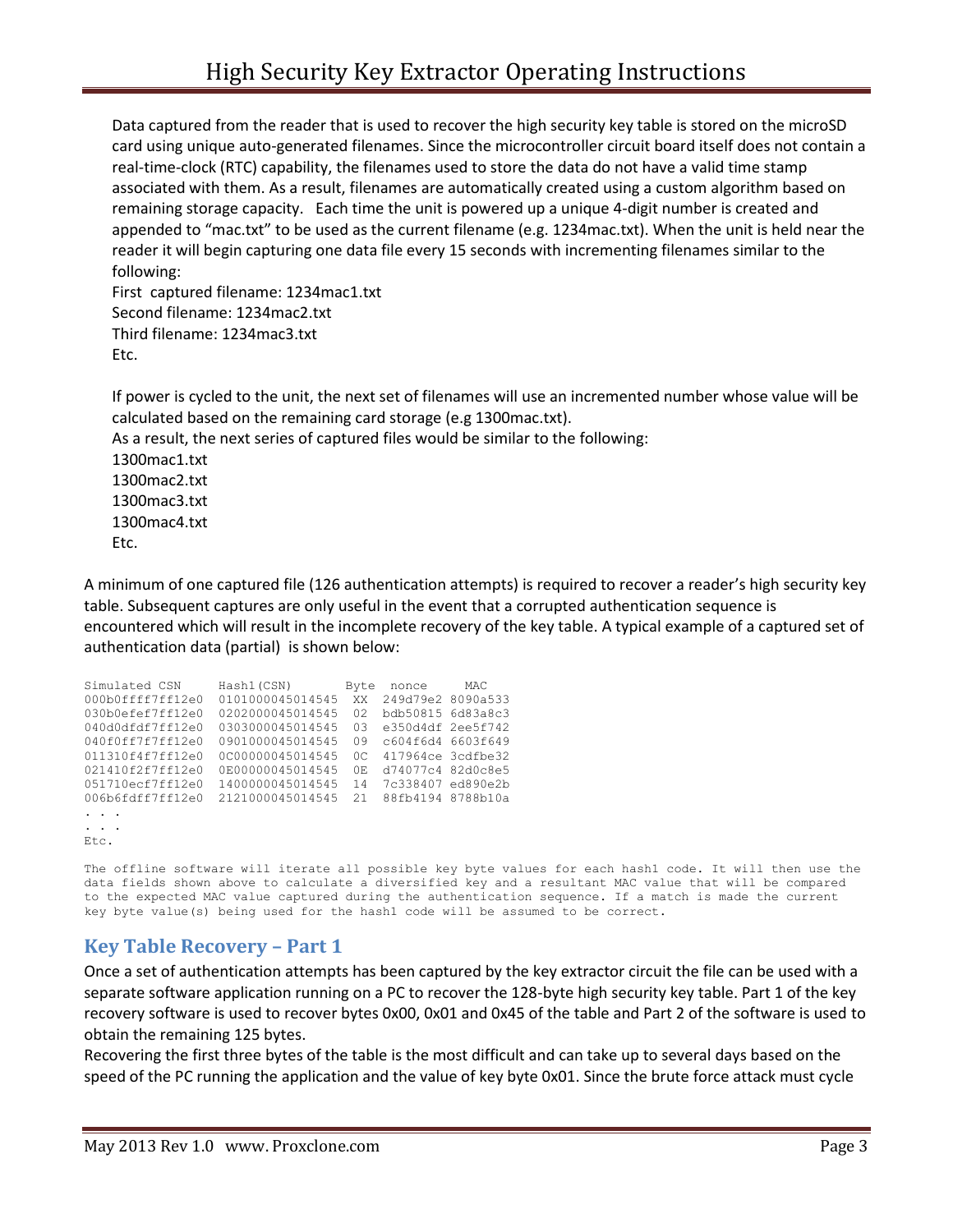through a possible 2^24 iterations of the algorithm its execution time will depend heavily on whether key byte 0x01 is a low value (e.g. 0x00) or a high value (e.g. 0xFF)

The following software application must be run to recover the first three bytes of the key table: key\_extract\_part1.exe

When this program is run, the user will be prompted to enter the following parameters:

- 1. The name/location of the key extractor file. A file select window will appear. Use the mouse to select the appropriate directory/file location.
- 2. The decimal value of the first key value to try (normally always 0). This value corresponds to the value of key 0x01 that will be searched first using a set of Div Key look-up tables (key00.txt through key255.txt)
- 3. The value of the last key byte value to try (normally always 255).

To verify operation of the program a sample key extraction file has been provided ("test123.txt"). Since key byte 0x01 is known to be 0x3D (61 decimal) the program can be run as shown in the example below to verify operation of the program. If a start value of 61 is entered the recovery should take less than a minute since it starts the brute force attack trying key byte 0x01=61 and because key byte 0x00 is such a low value (0x02).

```
#############################################################
# iClass High Security Key Extractor Utility - Part 1 #
# www.proxclone.com #
# Revision 1.1
#############################################################
Select Extraction File - Press RETURN to select.
Enter Start of Search Range (0-255):61
Enter End of Search Range (0-255):61
Extraction File Selected: C:\iclass\iclass_cloner_rev7a\extractions\test123.txt
Program started at - 08:42:36
Searching .....
08:42:36 61
08:42:51 - 3 Key Bytes Recovered - Hash1 = 3D3D02027D3D7D7D
Key(0x0) = 0x02Key(0x1) = 0x3DKey(0x45)=0x7DSearch Complete
```
### **Key Table Recovery – Part 2**

Once the first three bytes of the key table have been recovered the second part of the key recovery program can then be run to recover the remaining 125 bytes of the key table. The following application program must be run to complete the key recovery operation. key\_extract\_part2.exe

*[Note: This program requires that the RW300 reader be attached and powered up. The program uses the RW300* 

*reader to calculate all of the diversified keys that are used in the brute force attack.]*

When this program is run, the user will be prompted to enter the following parameters:

- 1. The serial COM port used to communicate with the RW300 reader (e.g. "4").
- 2. The values of the three key table bytes obtained from running Part 1 of the key recovery program.
- 3. The name/location of the key extractor file being used to recover the key table information.
- 4. The name/location that should be used to store the key table file after it is recovered.